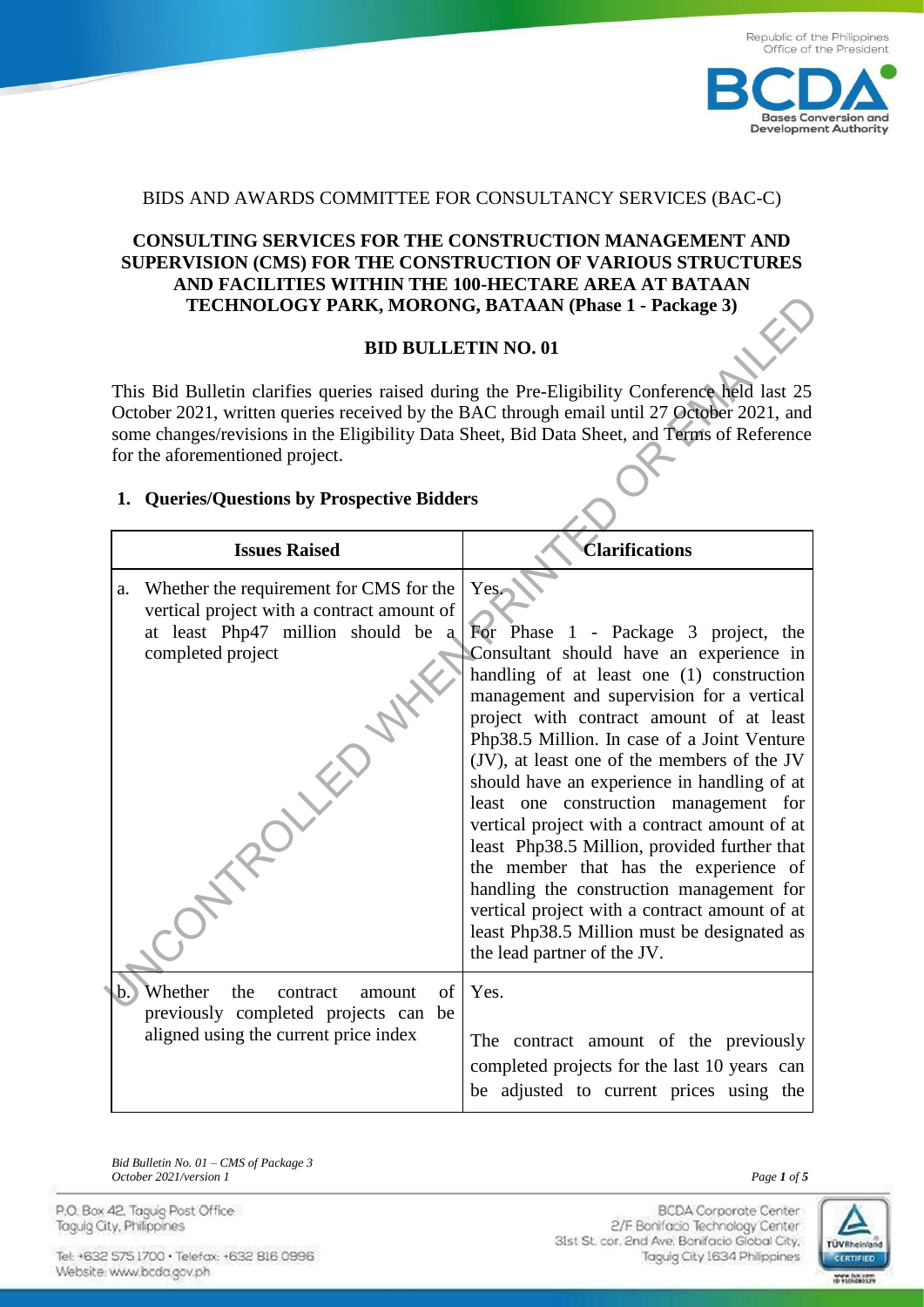



|                                                                                                                     | Philippine Statistics<br>Authority<br>(PSA)<br>consumer price indices.<br>The<br>formula<br>for<br>computing<br>the<br>equivalent/estimated value<br>the<br>using<br>Consumer Price Index (CPI):<br>$V_o = \textit{Equivalent}/\textit{Estimated Value}$ (escalation month)<br>$V_i = Base Value (reference month)$<br>$CPI_o = CPI$ from All Items (Phil.) – escalation month<br>$CPI_i = CPI$ from All Items (Phil.) – reference month<br>Formula:<br>$V_o = V_i \times \frac{CPI_o}{CPI_i}$                 |
|---------------------------------------------------------------------------------------------------------------------|----------------------------------------------------------------------------------------------------------------------------------------------------------------------------------------------------------------------------------------------------------------------------------------------------------------------------------------------------------------------------------------------------------------------------------------------------------------------------------------------------------------|
| Whether it is possible for a bidder to win<br>$\mathbf{c}$ .<br>both the Package 2 and Package 3                    | Yes, a bidder can bid for either CMS for<br>Phase 1-Package 2 project or CMS for Phase<br>1-Package 3 project, or can bid for and win<br>both projects.<br>The prospective bidders are reminded to<br>ensure that the headings of their Eligibility<br>Documents are correct. If their submissions<br>are for Package 2, the headings of their<br>should be for Package<br>documents<br>2.<br>Likewise, if their submissions are for Package<br>3, the headings of their documents should be<br>for Package 3. |
| Whether the bidder can nominate the<br>d.<br>same key personnel both for Package 2<br>and Package 3                 | No. The bidder cannot nominate the same<br>personnel for both CMS for Phase 1-Package<br>2 project and CMS for Phase 1-Package 3<br>project. The nominated key personnel for the<br>CMS of Phase 1-Package 2 project should not<br>be the same nominee for the CMS of Phase 1-<br>Package 3 project and vice versa.                                                                                                                                                                                            |
| e. Whether the bidder can nominate a BIM<br>specialist without a license as an engineer<br>but a certified BIM only | The nominated key personnel need not be a<br>licensed engineer or architect. However, the<br>BIM specialist should at least have a BIM<br>Training/Certification from any private or<br>government training centers. This <b>amends</b><br>Sections 1.2 of the Eligibility Data Sheet,<br>$10.1(c)$ of the Bid Data Sheet, and 9 (m) of the<br>Terms of Reference which require the<br>nominated Senior BIM Specialist to be a                                                                                 |

*Bid Bulletin No. 01 – CMS of Package 3 October 2021/version 1* Page 2 of 5

P.O. Box 42. Taguig Post Office<br>Taguig City, Philippines

Tel: +632 575 1700 · Telefax: +632 816 0996 Website: www.bcda.gov.ph

BCDA Corporate Center<br>2/F Bonifacio Technology Center 31st St. cor. 2nd Ave. Bonifacio Global City, Taguig City 1634 Philippines

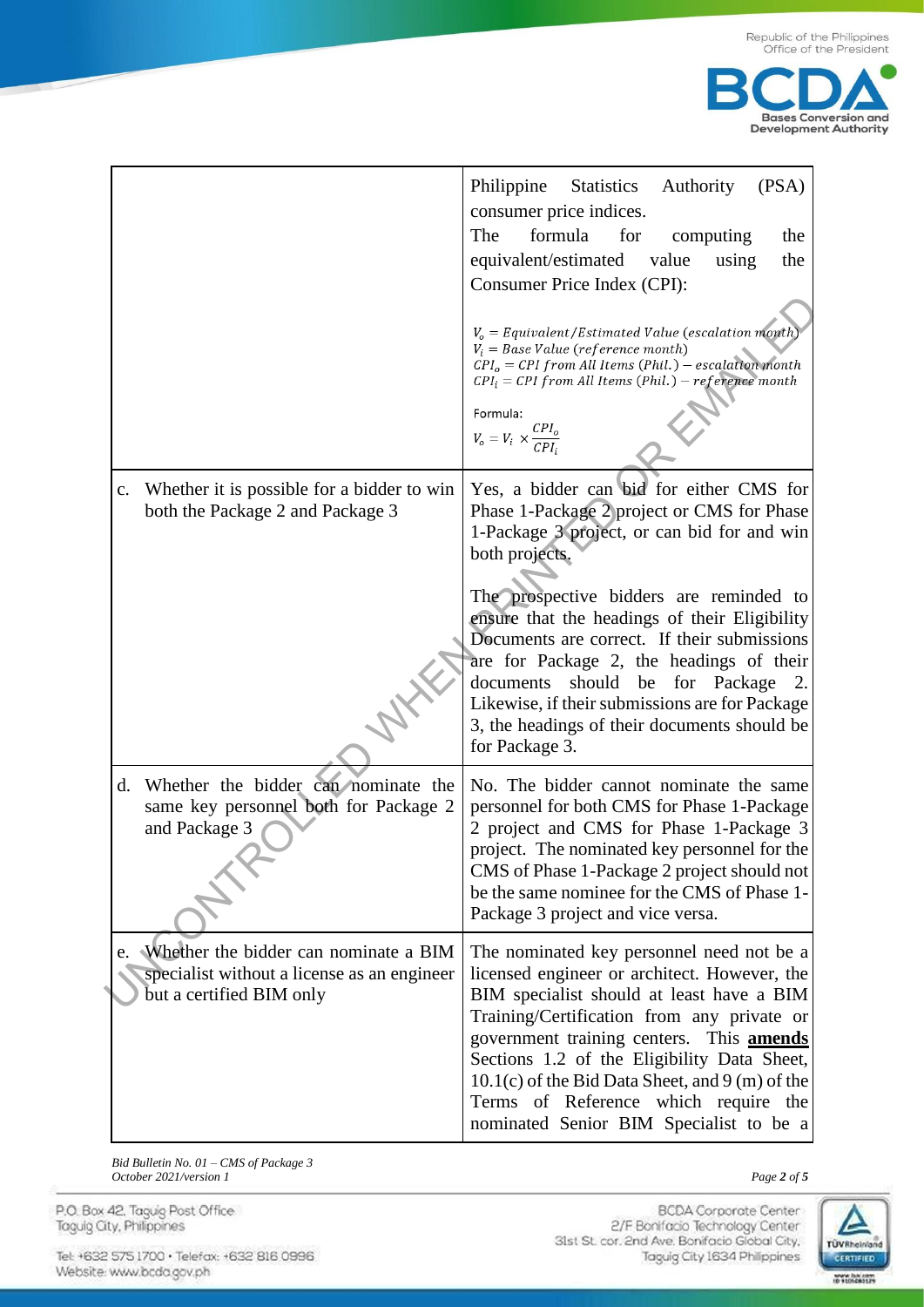

|                                                                                                                                                                                                                                                                                                                                                                        |                                                                                                                                                      |                                      |                                            | Licensed Engineer or Architect for at least 5<br>years.                           |                                                                                                                                                            |                                                                                                                                                                                                            |                                      |                                              |                |
|------------------------------------------------------------------------------------------------------------------------------------------------------------------------------------------------------------------------------------------------------------------------------------------------------------------------------------------------------------------------|------------------------------------------------------------------------------------------------------------------------------------------------------|--------------------------------------|--------------------------------------------|-----------------------------------------------------------------------------------|------------------------------------------------------------------------------------------------------------------------------------------------------------|------------------------------------------------------------------------------------------------------------------------------------------------------------------------------------------------------------|--------------------------------------|----------------------------------------------|----------------|
| f.<br>Upon checking the terms of reference<br>provided, we [the prospective bidders]<br>would like to clarify the specific scope of<br>works of our Sr. BIM Specialist? The<br>term BIM System indicated in the TOR is<br>a bit broad so we would like to request for<br>a breakdown of works for us to check if<br>we can fully provide the required<br>deliverables. |                                                                                                                                                      |                                      |                                            |                                                                                   |                                                                                                                                                            | The BIM specialist shall be responsible in<br>updating the accomplishments and checking<br>the submitted BIM and drawings submitted<br>by the contractor and ensuring compliance<br>with the requirements. |                                      |                                              |                |
| g.                                                                                                                                                                                                                                                                                                                                                                     |                                                                                                                                                      |                                      | Are you going to provide the BIM Model?    |                                                                                   |                                                                                                                                                            | Yes, the BIM model prepared by the Design<br>Consultant will be provided.                                                                                                                                  |                                      |                                              |                |
| Will you be able to provide the Revit file<br>h.<br>to the CMS Team? If yes, what is the level<br>of detail (LOD)?                                                                                                                                                                                                                                                     |                                                                                                                                                      |                                      |                                            |                                                                                   | Yes, the Revit files will be made available to<br>the Contractor and the CMS Consultant<br>during implementation. The BIM model is<br>detailed at LOD 300. |                                                                                                                                                                                                            |                                      |                                              |                |
| i.                                                                                                                                                                                                                                                                                                                                                                     |                                                                                                                                                      | update the model?                    | What level of detail is required for us to |                                                                                   | The CMS Consultant is expected to upgrade<br>the model to LOD 400.                                                                                         |                                                                                                                                                                                                            |                                      |                                              |                |
| 2.                                                                                                                                                                                                                                                                                                                                                                     | The interested bidders are hereby informed of the changes/revisions in the Eligibility Data<br>Sheet, Bid Data Sheet and Terms of Reference, to wit: |                                      |                                            |                                                                                   |                                                                                                                                                            |                                                                                                                                                                                                            |                                      |                                              |                |
| <b>FROM</b>                                                                                                                                                                                                                                                                                                                                                            |                                                                                                                                                      |                                      |                                            |                                                                                   | <b>TO</b>                                                                                                                                                  |                                                                                                                                                                                                            |                                      |                                              |                |
| Eligibility Documents - Section III.<br><b>Eligibility Data Sheet</b><br>Item 1.2                                                                                                                                                                                                                                                                                      |                                                                                                                                                      |                                      |                                            | Eligibility Documents - Section III.<br><b>Eligibility Data Sheet</b><br>Item 1.2 |                                                                                                                                                            |                                                                                                                                                                                                            |                                      |                                              |                |
|                                                                                                                                                                                                                                                                                                                                                                        | <b>Key</b><br><b>Personnel</b>                                                                                                                       | <b>Required</b><br><b>Profession</b> | <b>Required</b><br><b>Experience</b>       | Qty                                                                               |                                                                                                                                                            | Key<br>Personnel                                                                                                                                                                                           | <b>Required</b><br><b>Profession</b> | <b>Required</b><br><b>Experience</b>         | Qty            |
|                                                                                                                                                                                                                                                                                                                                                                        | Fire and<br>Safety                                                                                                                                   | Licensed<br>Engineer                 | at least 5<br>years of                     | $\mathbf{1}$                                                                      |                                                                                                                                                            | <b>Senior</b><br>Fire and                                                                                                                                                                                  | Licensed<br>Engineer                 | least<br>5 <sup>5</sup><br>at<br>years<br>of | $\overline{1}$ |

| <b>FROM</b>                                                                         |                                                  |                                                                           |              | <b>TO</b>                                                                           |                                                  |                                                                                    |                |  |
|-------------------------------------------------------------------------------------|--------------------------------------------------|---------------------------------------------------------------------------|--------------|-------------------------------------------------------------------------------------|--------------------------------------------------|------------------------------------------------------------------------------------|----------------|--|
| Eligibility Documents - Section III.<br><b>Eligibility Data Sheet</b><br>Item $1.2$ |                                                  |                                                                           |              | Eligibility Documents - Section III.<br><b>Eligibility Data Sheet</b><br>Item $1.2$ |                                                  |                                                                                    |                |  |
| <b>Key</b><br><b>Personnel</b>                                                      | <b>Required</b><br><b>Profession</b>             | <b>Required</b><br><b>Experience</b>                                      | Qty          | <b>Key</b>                                                                          | <b>Required</b><br><b>Personnel Profession</b>   | <b>Required</b><br><b>Experience</b>                                               | Qty            |  |
| Fire and<br><b>Safety</b><br>Engineer                                               | Licensed<br>Engineer<br>for at least<br>10 years | at least 5<br>years of<br>experience<br>as Fire and<br>Safety<br>Engineer | $\mathbf{1}$ | <b>Senior</b><br>Fire and<br>Safety<br>Engineer                                     | Licensed<br>Engineer<br>for at least<br>10 years | least $51$<br>at<br>of<br>years<br>experience<br>as Fire and<br>Safety<br>Engineer | $\overline{1}$ |  |

*Bid Bulletin No. 01 – CMS of Package 3 October 2021/version 1* Page 3 of 5

P.O. Box 42. Taguig Post Office Taguig City, Philippines

Tel: +632 575 1700 · Telefox: +632 816 0996 Website: www.bcda.gov.ph

2/F Bonifacio Technology Center 31st St. cor. 2nd Ave. Bonifacio Global City, Taguig City 1634 Philippines



**BCDA** Corporate Center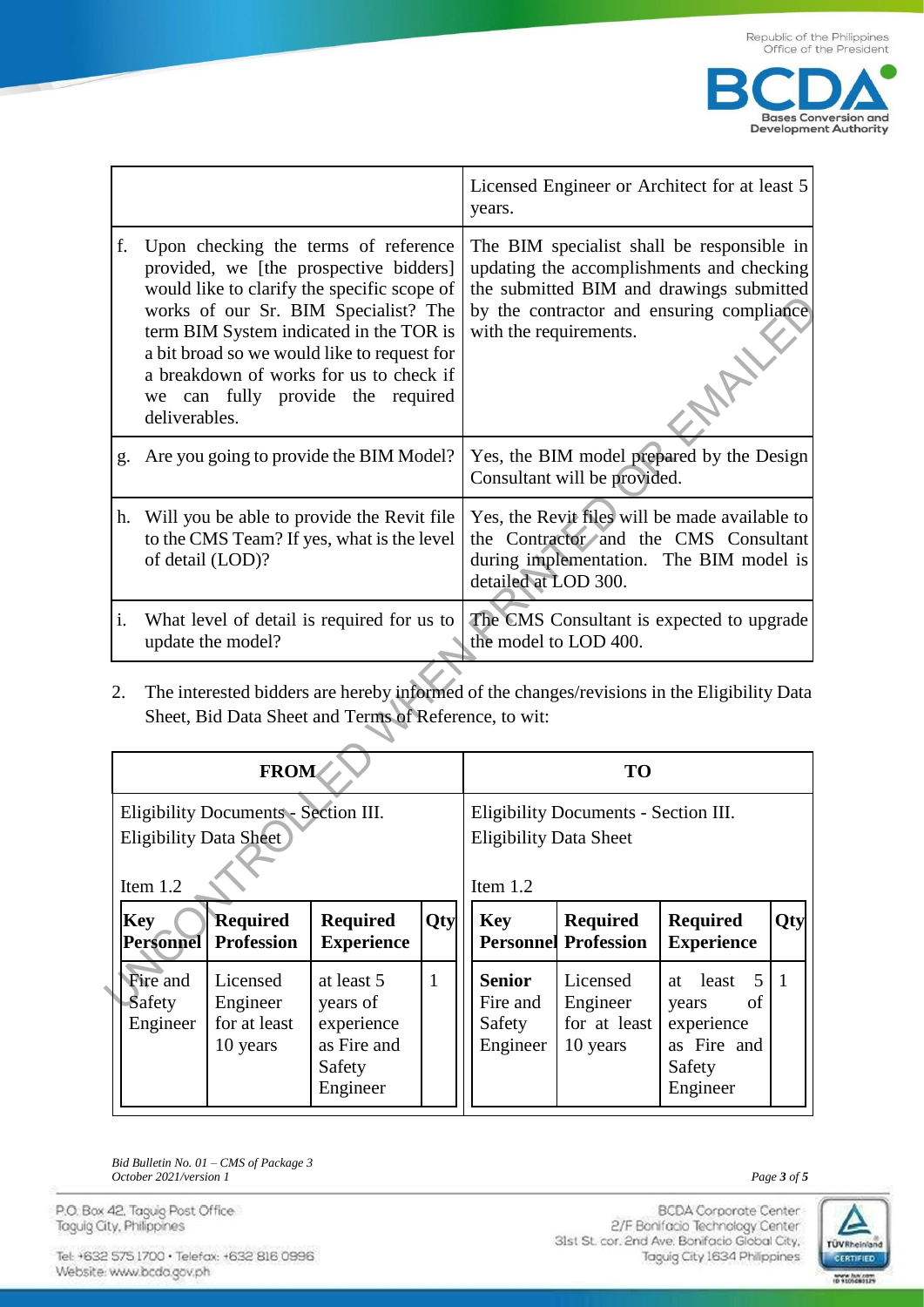

| Bidding Documents Section III. Bid Data<br>Sheet                                                                                                                                                |                                                                                               |                                                                                    | Bidding Documents Section III. Bid Data<br><b>Sheet</b>                                                                                                             |                                                                        |                                                                                                                                                                           |                                                  |                                                                                 |
|-------------------------------------------------------------------------------------------------------------------------------------------------------------------------------------------------|-----------------------------------------------------------------------------------------------|------------------------------------------------------------------------------------|---------------------------------------------------------------------------------------------------------------------------------------------------------------------|------------------------------------------------------------------------|---------------------------------------------------------------------------------------------------------------------------------------------------------------------------|--------------------------------------------------|---------------------------------------------------------------------------------|
| Item $10.1(c)$                                                                                                                                                                                  |                                                                                               |                                                                                    |                                                                                                                                                                     | Item $10.1(c)$                                                         |                                                                                                                                                                           |                                                  |                                                                                 |
| <b>Key</b>                                                                                                                                                                                      | <b>Required</b><br><b>Required</b><br>Qty<br><b>Personnel Profession</b><br><b>Experience</b> |                                                                                    |                                                                                                                                                                     |                                                                        | <b>Key</b>                                                                                                                                                                | <b>Required</b><br><b>Personnel Profession</b>   | <b>Required</b><br>Qty<br><b>Experience</b>                                     |
| Fire and<br>Safety<br>Engineer                                                                                                                                                                  | Licensed<br>Engineer<br>for at least<br>10 years                                              | 5<br>least<br>at<br>of<br>years<br>experience<br>as Fire and<br>Safety<br>Engineer | $\mathbf{1}$                                                                                                                                                        |                                                                        | <b>Senior</b><br>Fire and<br>Safety<br>Engineer                                                                                                                           | Licensed<br>Engineer<br>for at least<br>10 years | least 5<br>at<br>years<br>ōť<br>experience<br>as Fire and<br>Safety<br>Engineer |
| Section VI. Terms of Reference - 9. Manning<br>Requirement - Key Staff                                                                                                                          |                                                                                               |                                                                                    |                                                                                                                                                                     |                                                                        | Section VI. Terms of Reference - 9. Manning<br><b>Requirement - Key Staff</b>                                                                                             |                                                  |                                                                                 |
| c. Sr. Architect<br>should be a licensed Architect for at <b>least five</b><br>(5) years with at least five (5) years of<br>experience as Architect                                             |                                                                                               |                                                                                    |                                                                                                                                                                     |                                                                        | c. Sr. Architect<br>should be a licensed Architect for at least ten<br>$(10)$ years with at least five $(5)$ years of<br>experience as Architect                          |                                                  |                                                                                 |
| Section VI. Terms of Reference - 9. Manning<br>Requirement - Key Staff                                                                                                                          |                                                                                               |                                                                                    |                                                                                                                                                                     |                                                                        | Section VI. Terms of Reference - 9. Manning<br>Requirement - Key Staff                                                                                                    |                                                  |                                                                                 |
| f. Sr. Geodetic Engineer<br>[should be a licensed Geodetic Engineer for<br>at least ten (10) years with at least five (5)<br>Geotechnical<br>experience<br>of<br>years<br>as<br><b>Engineer</b> |                                                                                               |                                                                                    |                                                                                                                                                                     |                                                                        | f. Sr. Geodetic Engineer<br>[should be a licensed Geodetic Engineer for<br>at least ten $(10)$ years with at least five $(5)$<br>years of experience as Geodetic Engineer |                                                  |                                                                                 |
| Section VI. Terms of Reference - 9. Manning<br>Requirement - Key Staff                                                                                                                          |                                                                                               |                                                                                    |                                                                                                                                                                     | Section VI. Terms of Reference - 9. Manning<br>Requirement - Key Staff |                                                                                                                                                                           |                                                  |                                                                                 |
| I. Sr. Fire and Safety Engineer<br>Should be a licensed engineer for at least 5<br>years with at least 10 years of experience as<br><b>Fire and Safety Engineer</b>                             |                                                                                               |                                                                                    | 1. Sr. Fire and Safety Engineer<br>Should be a licensed engineer for at least 10<br>years with at least 5 years of experience as<br><b>Fire and Safety Engineer</b> |                                                                        |                                                                                                                                                                           |                                                  |                                                                                 |
| Eligibility Data Sheet - Item 9.2                                                                                                                                                               |                                                                                               |                                                                                    |                                                                                                                                                                     | Eligibility Data Sheet - Item 9.2                                      |                                                                                                                                                                           |                                                  |                                                                                 |

*Bid Bulletin No. 01 – CMS of Package 3 October 2021/version 1* Page 4 of 5

P.O. Box 42. Taguig Post Office<br>Taguig City, Philippines

Tel: +632 575 1700 · Telefax: +632 816 0996 Website: www.bcda.gov.ph

BCDA Corporate Center<br>2/F Bonifacio Technology Center 31st St. cor. 2nd Ave. Bonifacio Global City, Taguig City 1634 Philippines